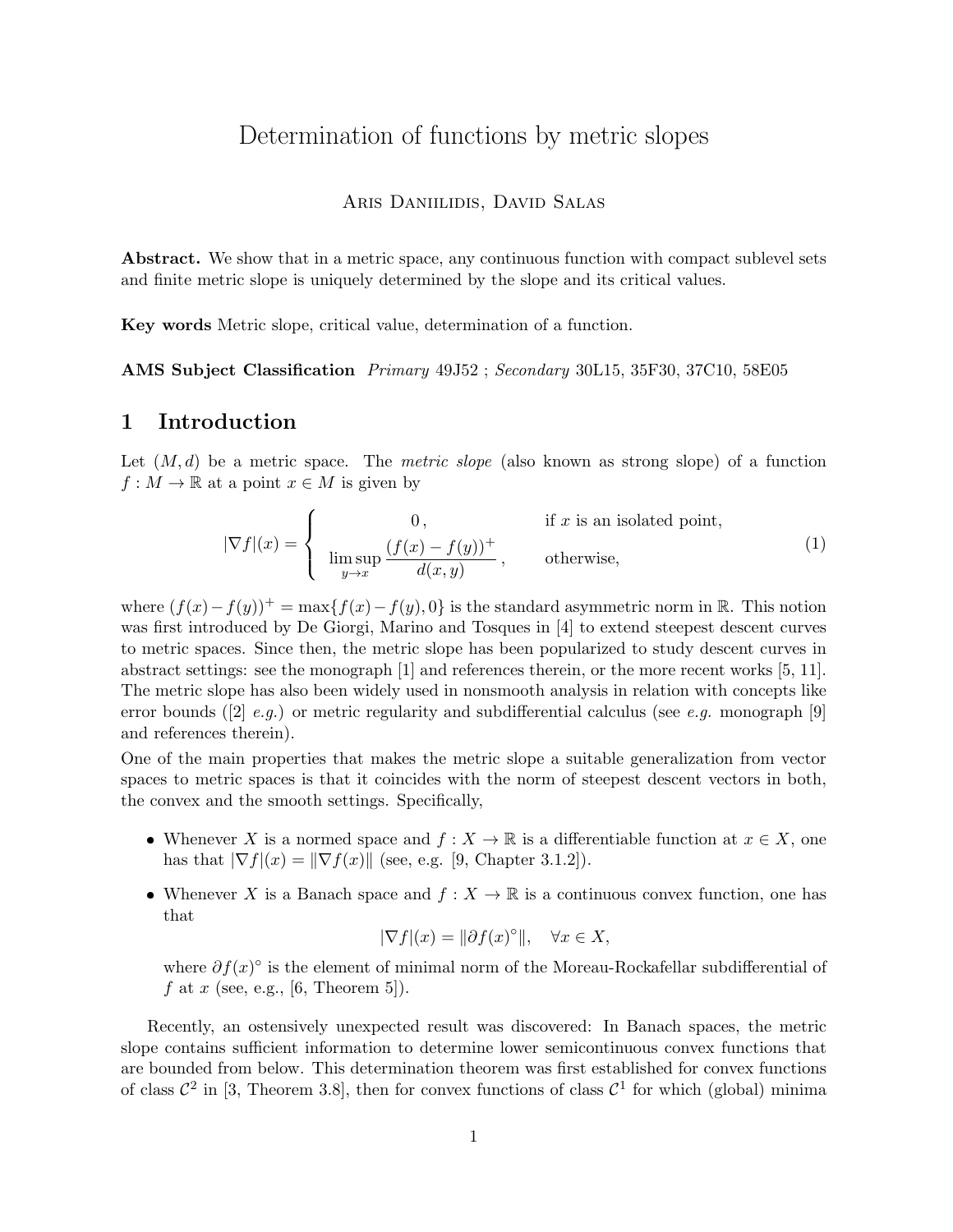$\text{exist}^1$  and it has eventually been extended to Hilbert spaces in [12, Corollary 3.2] and to Banach spaces in [13, Theorem 5.1]. The main result can be summarized as follows:

**Theorem 1.1** (slope determination – convex case). Let X be a Banach space and  $f, g: X \to \mathbb{R}$ be two convex continuous and bounded from below functions such that

$$
|\nabla f|(x) = |\nabla g|(x), \quad \forall x \in X.
$$

Then there exists  $c \in \mathbb{R}$  such that  $f = g + c$ .

The main strategy to obtain the above determination result when  $X$  is a Hilbert space was to control the difference of the values of the convex functions  $f, g$  at an arbitrary point x by the limiting value inf  $f - inf g$  by means of a suitable steepest descent curve issued from x. The argument uses the fact that the only possible critical value of a convex function is its infimum together with the existence of subgradient descent curves issued from any point of the space.

The extension of Theorem 1.1 to Banach spaces has instead been obtained through an abstract determination result formulated in metric spaces and based on the notion of global slope (see, e.g., [1, Definition 1.2.4]). Concretely, it has been shown in [13, Corollary 4.1] that two continuous, bounded from below functions are equal up to a constant, provided they have the same (finite) global slope at every point. The notion of global slope is difficult to handle (it is based on global information, instead of local), but for convex functions in Banach spaces it does coincide with the (local notion of) metric slope and as a consequence Theorem 1.1 follows.

Focusing on the metric slope, our goal in this work is to provide minimal sufficient conditions, beyond the convex case, under which for two functions  $f, g : M \to \mathbb{R}$  over a metric space M the following implication holds:

$$
|\nabla f|(x) = |\nabla g|(x), \quad \forall x \in M \implies f = g \text{ up to an additive constant ?}
$$
 (2)

Although the aforementioned strategies fail in the nonconvex case even for bounded, (globally) Lipschitz real-analytic functions defined in  $\mathbb R$  (see Example 3.1), in this work we show that neither convexity nor the lineal structure of the ambient space are necessary conditions for establishing such a determination result of local nature. The main idea is to replace the steepest descent curves, used in [12], by discrete descent paths, constructed via transfinite induction over the ordinals, that lead any point of the space towards a critical point for the slope. These latter points serve as points of comparison for the values of the functions f and q. To this end, we consider functions for which the construction of such discrete paths is possible and the existence of critical points is ensured: these requirements are fulfilled by the class of continuous functions with finite slope and compact sublevel sets. Quite notably, the topology  $\tau$  on the space M under which the function is continuous and the sublevel sets are compact does not necessarily have to be its metric topology: it can be stronger, weaker or even not comparable.

Let us now fix our setting and terminology. From now on, we denote by  $M$  a metric space endowed with a distance function d. For a function  $f : M \to \mathbb{R}$  over M, we denote by  $f \leq \alpha$ its sublevel set at the value  $\alpha \in \mathbb{R}$ , that is,

$$
[f \le \alpha] = \{x \in M : f(x) \le \alpha\}.
$$

<sup>&</sup>lt;sup>1</sup> J.-B. Baillon, Personal communication in 2018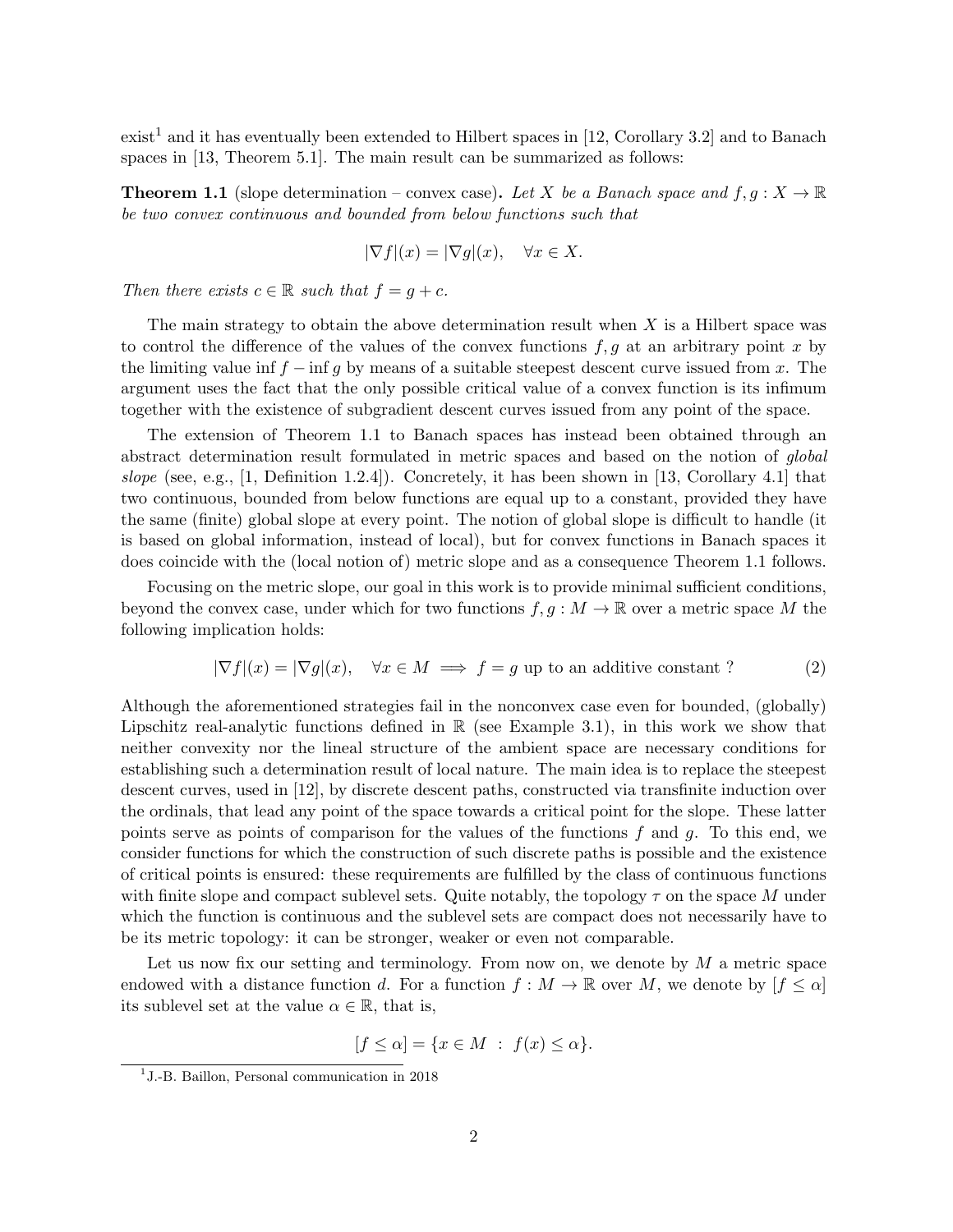We recall by (1) the definition of the metric slope  $|\nabla f|$  and we denote by Crit(f) the set of (metric) critical points of  $f$  with respect to the slope, that is,

$$
Crit(f) = \{ x \in M : |\nabla f|(x) = 0 \}.
$$

Let further  $\tau$  be any topology on M (which may or may not be its metric topology). For instance, M can be a Banach space and  $\tau$  its weak-topology.

**Definition 1.2** ( $\tau$ -coercive function). A function  $f : M \to \mathbb{R}$  is called  $\tau$ -coercive if the sublevel sets  $[f \leq \alpha]$  are  $\tau$ -compact for all  $\alpha < \sup f(x)$ . x∈M

Notice that  $\tau$ -coercivity ensures the existence of global minimizers, and therefore of metric critical points. If the whole space M is itself  $\tau$ -compact, then every  $\tau$ -lower semicontinuous function is  $\tau$ -coercive.

#### 2 Main results

In this section we show that in any metric space  $(M, d)$ , any  $\tau$ -continuous  $\tau$ -coercive function (for some topology  $\tau$  on M) can be determined by its slope (provided it is everywhere finite) and its critical values.

**Lemma 2.1** (key lemma). Let  $f, g: M \to \mathbb{R}$  be two real-valued functions such that

$$
|\nabla f|(x) > |\nabla g|(x), \text{ for every } x \in M \setminus \text{Crit}(f).
$$

Then, for every  $x \in M \setminus \text{Crit}(f)$ , there exists  $z \in M$  such that

$$
(f-g)(x) > (f-g)(z) \qquad and \qquad f(x) > f(z).
$$

**Proof.** Let  $x \in M \setminus \text{Crit}(f)$  and pick  $\varepsilon > 0$  such that  $|\nabla f|(x) > |\nabla g|(x) + 2\varepsilon$ . Then  $|\nabla f|(x) > 0$ (therefore, x is not an isolated point in M) and  $|\nabla q(x)| < +\infty$ . By (1) there exists  $\delta > 0$  such that

$$
\sup_{y \in B(x,\delta)} \frac{\left(g(x) - g(y)\right)^{+}}{d(x,y)} < |\nabla g|(x) + \varepsilon. \tag{3}
$$

If  $|\nabla f|(x) < +\infty$  there exists  $z \in B(x,\delta)$  such that

$$
\frac{(f(x) - f(z))^{+}}{d(x, z)} > |\nabla f|(x) - \varepsilon.
$$

Since  $|\nabla f|(x) - \varepsilon > |\nabla g|(x) + \varepsilon > 0$ , it follows that

$$
f(x) - f(z) = (f(x) - f(z))^{+} > d(x, z) \left( |\nabla g|(x) + \varepsilon \right).
$$

The above inequality holds true also if  $|\nabla f|(x) = +\infty$  and yields  $f(x) - f(z) > 0$ . Combining with  $(3)$  we obtain

$$
f(x) - f(z) > d(x, z) \left( |\nabla g|(x) + \varepsilon \right) > (g(x) - g(z))^+ \ge g(x) - g(z)
$$

and the statement of the lemma follows.

3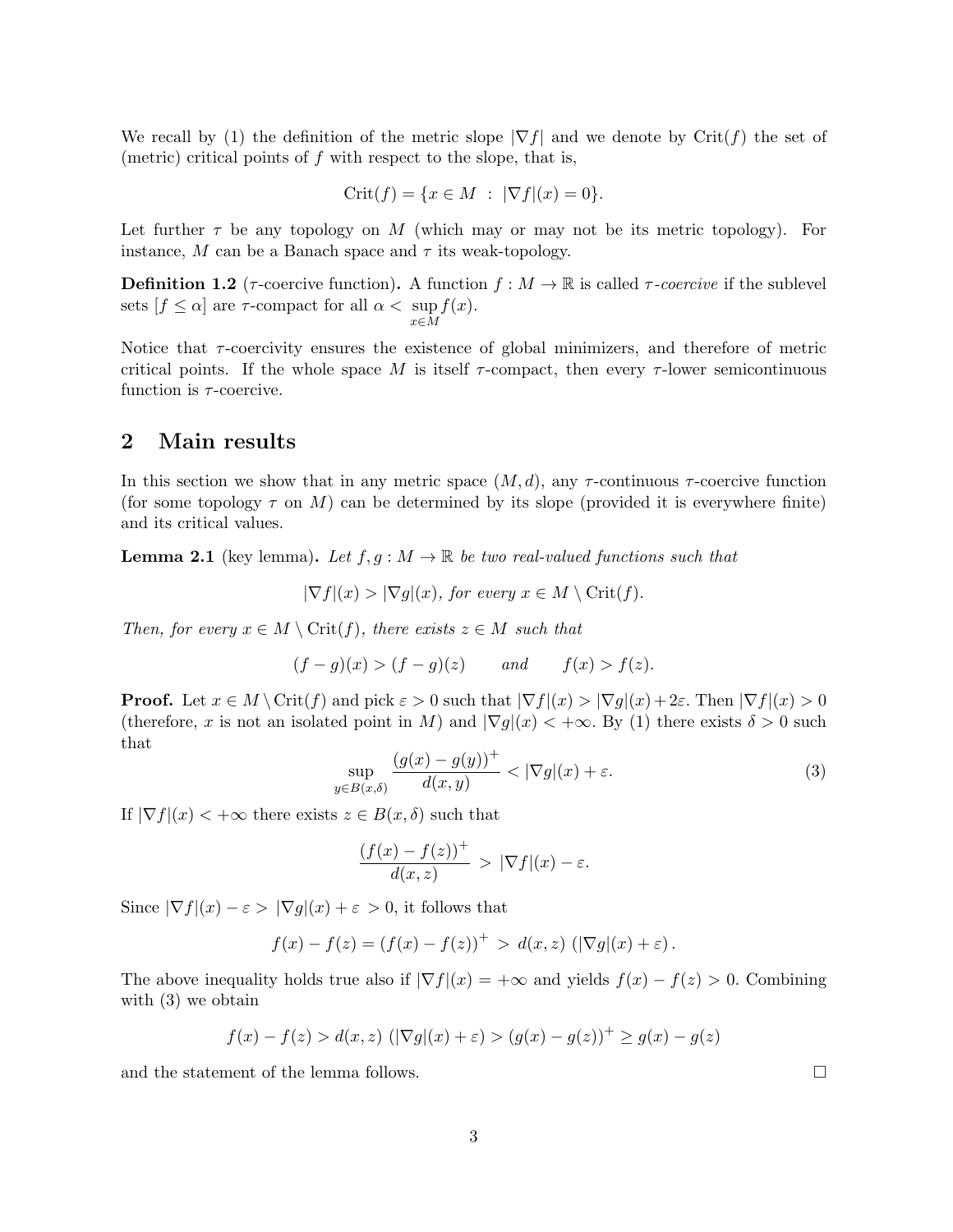**Proposition 2.2** (strict comparison). Let  $f, g : M \to \mathbb{R}$  be  $\tau$ -continuous,  $\tau$ -coercive functions (for some topology  $\tau$  in M) and

$$
|\nabla f|(x) > |\nabla g|(x), \text{ for every } x \in M \setminus \text{Crit}(f).
$$

Then, Crit(f)  $\neq \emptyset$  and for every  $x \in M \setminus \text{Crit}(f)$ 

$$
f(x) - g(x) > m(x) := \inf_{z \in [f \le f(x)] \cap \text{Crit}(f)} (f - g)(z).
$$
 (4)

**Proof.** Apply Lemma 2.1 to obtain  $x_0 \in M$  such that  $(f-g)(x) > (f-g)(x_0)$  and  $f(x) > f(x_0)$ . If  $x_0 \in \text{Crit}(f)$ , then  $(f - g)(x) > (f - g)(x_0) \ge m(x)$  and (4) holds. If  $x_0 \in M \setminus \text{Crit}(f)$ , then we can apply again Lemma 2.1 and obtain  $x_1 \in M$  such that  $(f - g)(x_0) > (f - g)(x_1)$ and  $f(x_0) > f(x_1)$ . As long as we do not meet a critical point of f we build a generalized sequence  $\{x_\alpha\}_\alpha \subset [f \leq f(x_0)]$  over the ordinals as follows: for every ordinal  $\lambda$  for which  ${x_{\alpha}}_{\alpha<\lambda} \subset M \setminus \text{Crit}(f)$  is defined:

(i). If  $\lambda = \beta + 1$  is a sucessor ordinal and  $x_{\beta} \in M \setminus \text{Crit}(f)$  has been defined, then we apply Lemma 2.1 for  $x = x_{\beta}$  and set  $x_{\beta+1} := z$ . Then

$$
(f - g)(x_{\beta}) > (f - g)(x_{\beta+1})
$$
 and  $f(x_{\beta}) > f(x_{\beta+1}).$  (5)

(ii). Assume now that  $\lambda$  is a limit ordinal and  $\{x_\beta\}_{\beta<\lambda} \subset [f \leq f(x_0)]$  has been defined such that (5) holds true. Since  $[f \leq f(x_0)]$  is  $\tau$ -compact, the set

$$
A := \bigcap_{\beta < \lambda} \overline{\{x_{\alpha} \; : \; \beta \le \alpha < \lambda\}}^{\tau}
$$

is nonempty. Pick any  $x_{\lambda} \in A$ . Then, for every  $\beta < \lambda$ , by  $\tau$ -continuity of the function  $f - q$  we have

$$
(f - g)(x_{\beta}) = \sup \left\{ (f - g)(x) : x \in \overline{\{x_{\alpha} : \beta \le \alpha < \lambda\}}^{\tau} \right\}
$$
  
 
$$
\ge (f - g)(x_{\lambda}).
$$

The above construction will necessarily end up to a critical point of  $f$ , that is, we eventually obtain  $x_{\lambda} \in \text{Crit}(f)$  for some ordinal  $\lambda$ . Indeed, if this does not happen, then reaching ordinals of arbitrary cardinality (in particular, bigger than the cardinality  $|M|$  of the set M) we deduce the existence of two ordinals  $\beta < \alpha$  for which  $x_{\beta} = x_{\alpha}$ . Then our construction yields

$$
(f - g)(x_{\beta}) > (f - g)(x_{\beta + 1}) \ge (f - g)(x_{\alpha}),
$$

which is obviously a contradiction. Therefore, Crit $(f) \neq \emptyset$ . Moreover,  $\{x_{\alpha}\}_\alpha \subset [f < f(x_0)]$  and for every  $x_{\alpha}$  we have

$$
(f-g)(x) > (f-g)(x_{\alpha}) \ge \inf_{z \in [f \le f(x_{\alpha})] \cap \text{Crit}(f)} (f-g)(z).
$$

The proof is complete.  $\Box$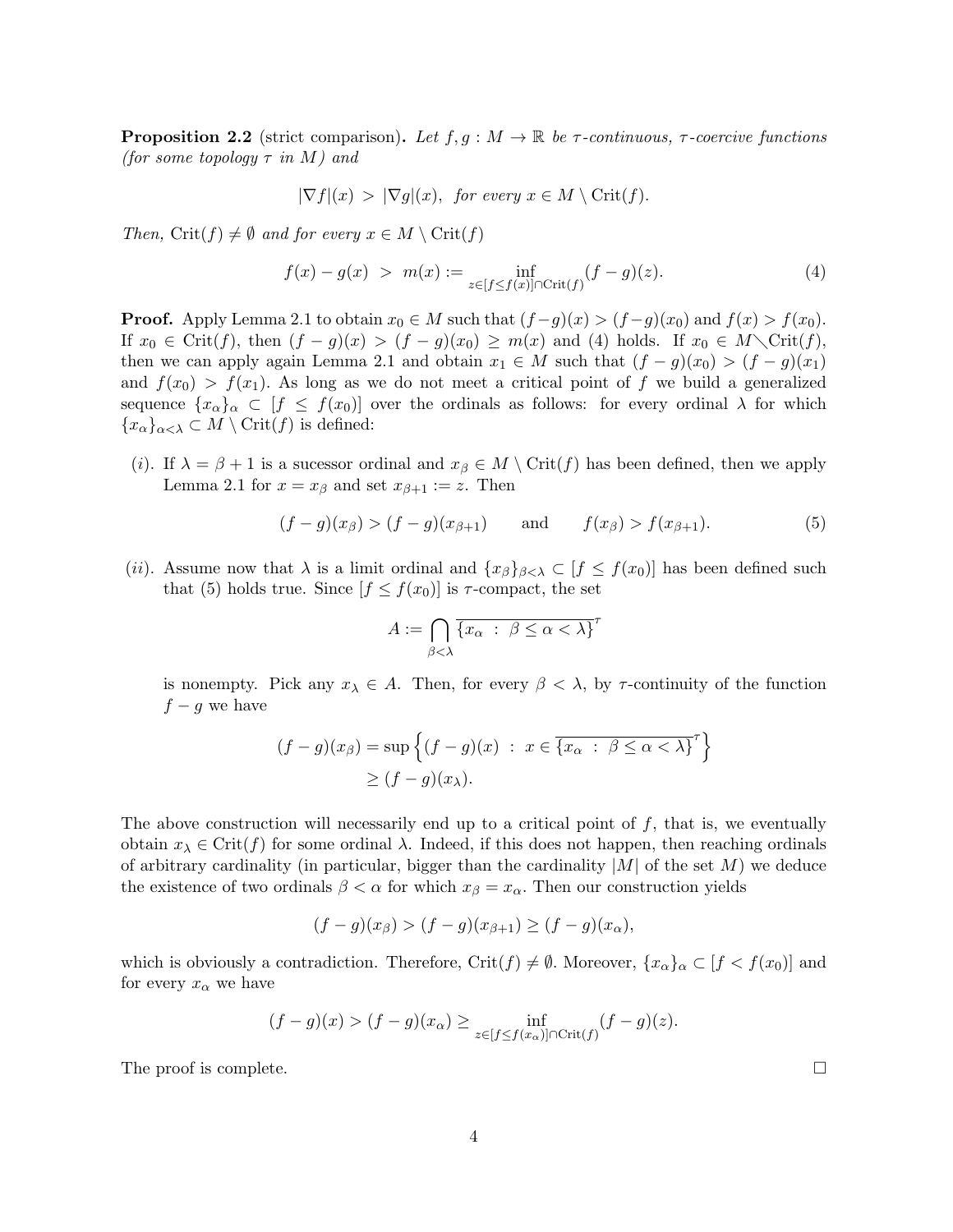**Proposition 2.3** (Comparison Principle). Let  $f, g : M \to \mathbb{R}$  be  $\tau$ -continuous,  $\tau$ -coercive functions. If

(i)  $|\nabla g|(x) \leq |\nabla f|(x) < +\infty$  for all  $x \in M$ , and

(ii) There exists  $c \in \mathbb{R}$  such that  $g(x) - f(x) \leq c$  for all  $x \in \text{Crit}(f)$ ,

then  $q \leq f + c$ .

**Proof.** The conclusion is trivial if  $Crit(f) = M$ . If  $Crit(f) \neq M$ , set  $f_{\varepsilon} = (1+\varepsilon)f$  and notice that  $f_{\varepsilon}$  is  $\tau$ -continuous and  $\tau$ -coercive. Then, for every  $x \in M$  we know that  $|\nabla f_{\varepsilon}|(x) = (1+\varepsilon)|\nabla f|(x)$ (see, e.g. [9, Proposition 3.3]). Thus, we have that  $\operatorname{Crit}(f_{\varepsilon}) = \operatorname{Crit}(f)$  and  $|\nabla g|(x) = |\nabla f|(x)$  $|\nabla f_{\varepsilon}|(x)$  for every  $x \in M \setminus \mathrm{Crit}(f_{\varepsilon})$ . By Proposition 2.2, we have

$$
g(x) < f_{\varepsilon}(x) - \inf_{z \in [f_{\varepsilon} \le f_{\varepsilon}(x)] \cap \text{Crit}(f)} (f_{\varepsilon} - g)(z)
$$
\n
$$
\le f_{\varepsilon}(x) + c - \inf_{z \in [f_{\varepsilon} \le f_{\varepsilon}(x)] \cap \text{Crit}(f)} \varepsilon f(z)
$$
\n
$$
= f(x) + \varepsilon \left[ f(x) - \inf_{z \in [f_{\varepsilon} \le f_{\varepsilon}(x)] \cap \text{Crit}(f)} f(z) \right] + c.
$$
\nuniformly bounded for all  $\varepsilon$ .

By taking  $\varepsilon \searrow 0$ , we conclude that  $g(x) \le f(x) + c$ . The proof is complete.

By applying twice Proposition 2.3, we can deduce the main result of this work.

**Theorem 2.4** (Determination Theorem). Let M be a metric space and  $\tau$  be a topology over M. Let  $f, g : M \to \mathbb{R}$  be two  $\tau$ -continuous and  $\tau$ -coercive functions such that

- (i)  $|\nabla f|(x) = |\nabla g|(x) < +\infty$  for every  $x \in M$ .
- (ii) There exists  $c \in \mathbb{R}$  such that  $g(x) f(x) = c$  for all  $x \in \text{Crit}(f)$ .

A direct albeit important corollary is that, whenever  $M$  is a compact metric space, the determination theorem applies for continuous functions with finite slope, by taking  $\tau$  to be the topology defined by the metric d.

**Corollary 2.5.** Let M be a compact metric space and let  $f, g : M \to \mathbb{R}$  be two continuous functions with finite slope such that

- (i)  $|\nabla f|(x) = |\nabla g|(x)$  for all  $x \in M$ .
- (ii) There exists  $c \in \mathbb{R}$  such that  $g(x) f(x) = c$  for all  $x \in \text{Crit}(f)$ .
	- Then,  $g = f + c$ .

The distinction between the metric d for which the slope is being computed, and the topology  $\tau$  over which continuity and coercivity are considered, yields the following corollary over (possibly infinite-dimensional) reflexive Banach spaces.

Then,  $q = f + c$ .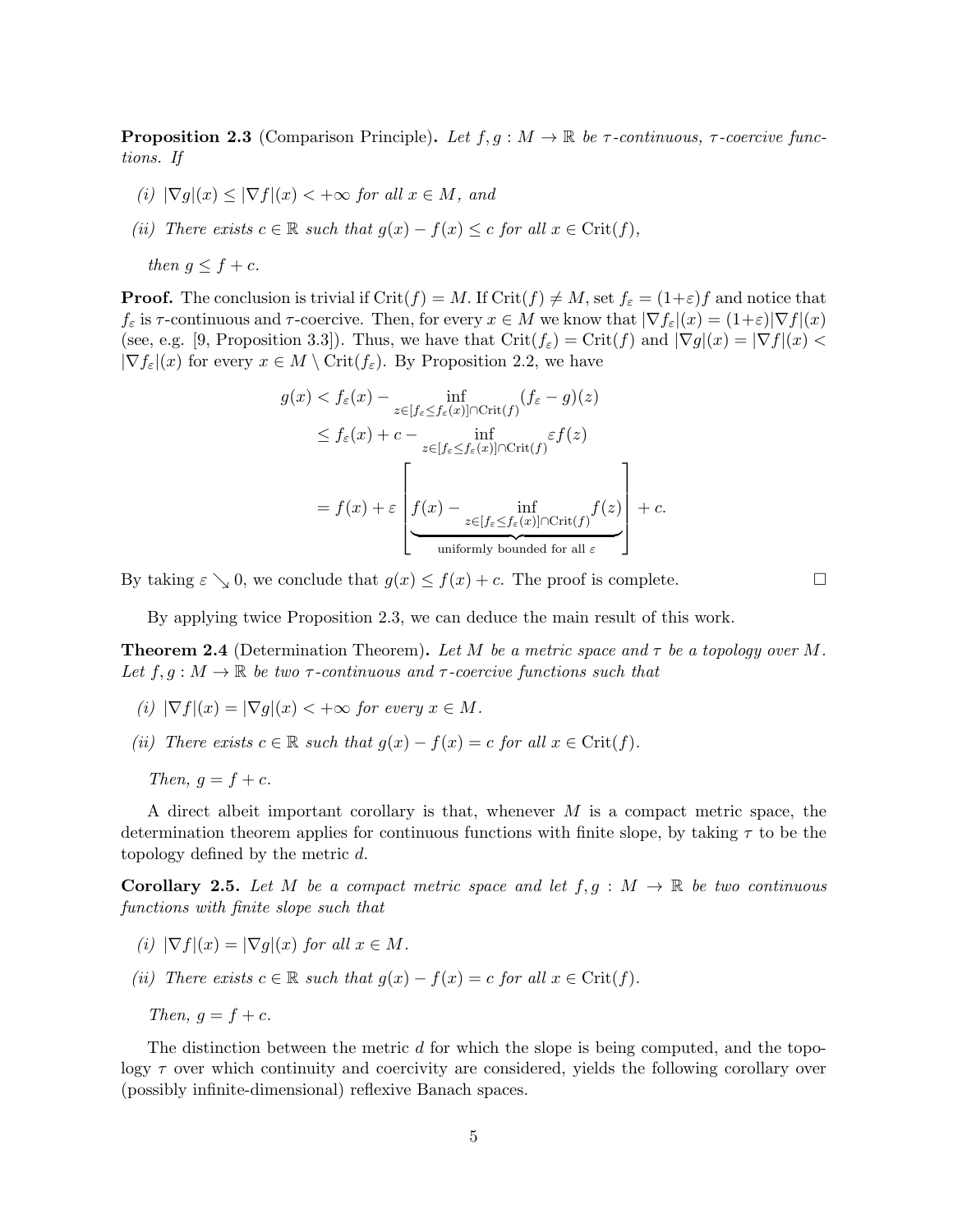**Corollary 2.6.** Let X be a reflexive Banach space and let  $f, g: X \to \mathbb{R}$  be two weak-continuous and weak-coercive functions such that

- (i)  $|\nabla f|(x) < +\infty$  for every  $x \in M$ .
- (ii)  $|\nabla f|(x) = |\nabla g|(x)$  for all  $x \in M$ .
- (iii) There exists  $c \in \mathbb{R}$  such that  $g(x) f(x) = c$  for all  $x \in \text{Crit}(f)$ .

Then,  $g = f + c$ .

## 3 Pertinence of the assumptions and illustrative examples

The slope, by its own, does not provide enough information to verify (2) for arbitrary continuous functions, unless additional assumptions are imposed. In this section we illustrate the relevance of our assumptions by means of counterexamples.

Let us first observe that even in the framework of Theorem 1.1 (convex case), the assumption that the convex functions are bounded from below is pertinent: indeed, without this assumption, one could obtain an effortless counterexample by considering two different linear functionals (elements of the dual space) of the same norm. The simplest concrete example is to consider the 1–dimensional case  $X = \mathbb{R}$  and the (linear) functions  $f(t) = t$  and  $g(t) = -t$  for all  $t \in \mathbb{R}$ .

Concurrently, the following example shows that mere boundedness from below without convexity is not enough, even for real-analytic, bounded functions. This example illustrates, in case of absence of convexity, the need to assume existence of global minima (or at least, of critical points). We recall that in the framework of Theorem 2.4, this is ensured by the coercivity assumption.

**Example 3.1.** Let us consider the functions  $f, g : \mathbb{R} \to \mathbb{R}$  given by

$$
f(t) = \arctan(t)
$$
 and  $g(t) = -\arctan(t)$ 

Since both functions are continuously differentiable, we have that

$$
|\nabla f|(t) = |f'(t)| = \frac{1}{t^2 + 1} = |g'(t)| = |\nabla g|(t).
$$

Nevertheless, the desired implication (2) does not hold (see Figure 1).

The following example shows that for (nonconvex) smooth coercive functions in  $\mathbb{R}$ , implication (2) might fail if we lack information on the behavior of the functions on the set of critical values.

**Example 3.2.** Consider the function  $f : \mathbb{R} \to \mathbb{R}$  given by

$$
f(x) = \begin{cases} (x + \pi/2)^2 - 1, & \text{if } x < -\pi/2 \\ \sin(x), & \text{if } x \in [-\pi/2, \pi/2] \\ (x - \pi/2)^2 + 1, & \text{if } x > \pi/2 \end{cases}
$$
(6)

 $\Box$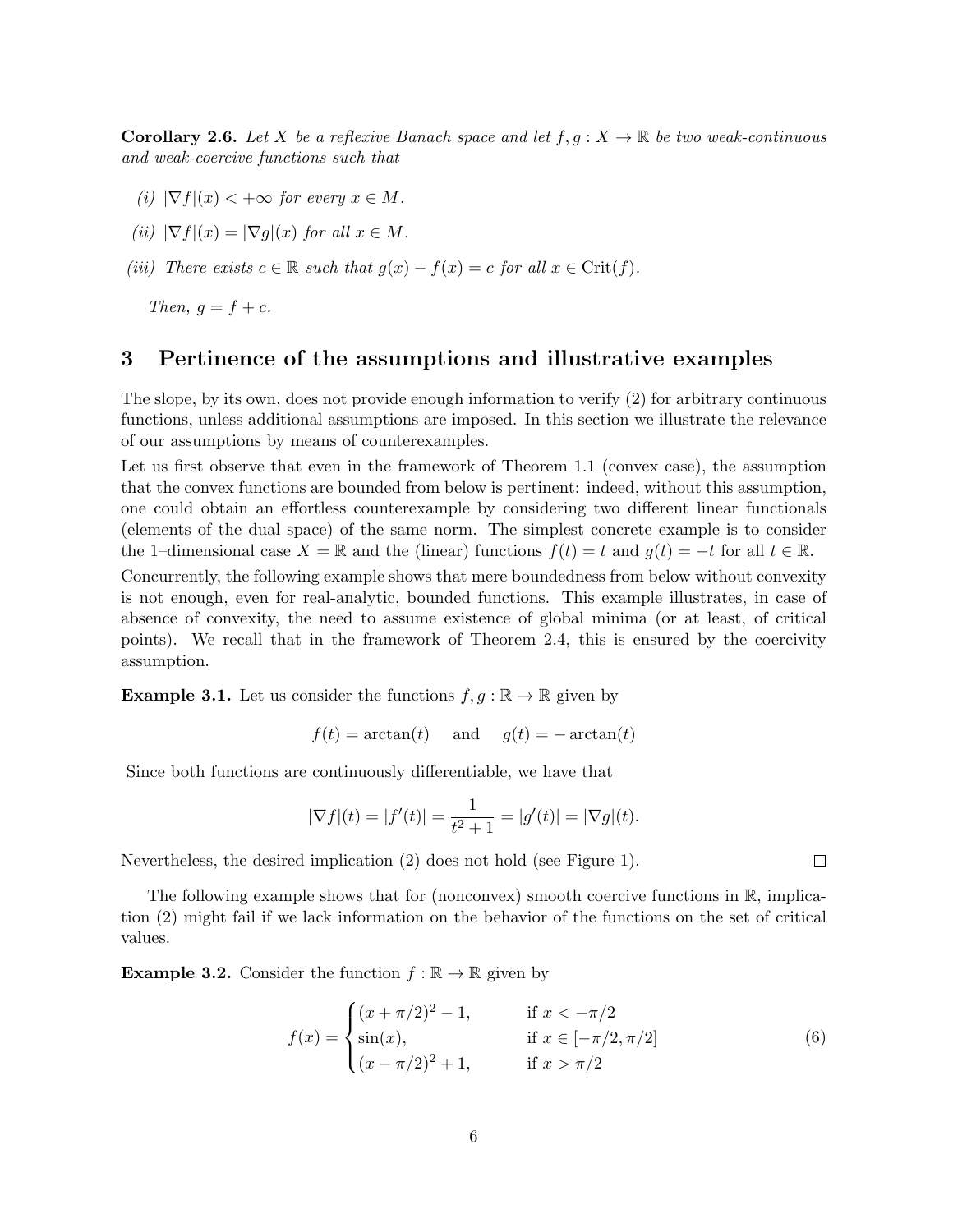

Figure 1: The functions  $f(t) = \arctan(t)$  (in blue) and  $g(t) = -\arctan(t)$  (in red).

It is not hard to see that f is of class  $\mathcal{C}^1$  and coercive, with

$$
f'(x) = \begin{cases} 2(x + \frac{\pi}{2}), & \text{if } x < -\frac{\pi}{2} \\ \cos(x), & \text{if } x \in [-\frac{\pi}{2}, \frac{\pi}{2}] \\ 2(x - \frac{\pi}{2}), & \text{if } x > \frac{\pi}{2} \end{cases} \text{ and } |\nabla f|(x) = \begin{cases} \cos(x), & \text{if } x \in [-\frac{\pi}{2}, \frac{\pi}{2}] \\ 2(|x| - \frac{\pi}{2}), & \text{if } x \notin [-\frac{\pi}{2}, \frac{\pi}{2}] \end{cases}
$$



Figure 2: The functions  $f(x)$  given by (6) (in blue) and  $g(x) = f(-x)$  (in red).

By considering  $g : \mathbb{R} \to \mathbb{R}$  given by  $g(x) = f(-x)$ , we get that  $|\nabla f|(x) = |\nabla g|(x)$  for every  $x \in \mathbb{R}$ , but (2) fails, as illustrates Figure 2.  $\Box$ 

The last example illustrates the problem of allowing the slope to take the value  $+\infty$  quite often. In this example, the functions are continuous, have compact sublevel sets and the same critical values, yet (2) fails.

**Example 3.3.** Let us consider the classical Cantor Staircase function  $\mathfrak{c}: [0,1] \to [0,1]$ , which has directional derivatives equal to either 0 or  $+\infty$ .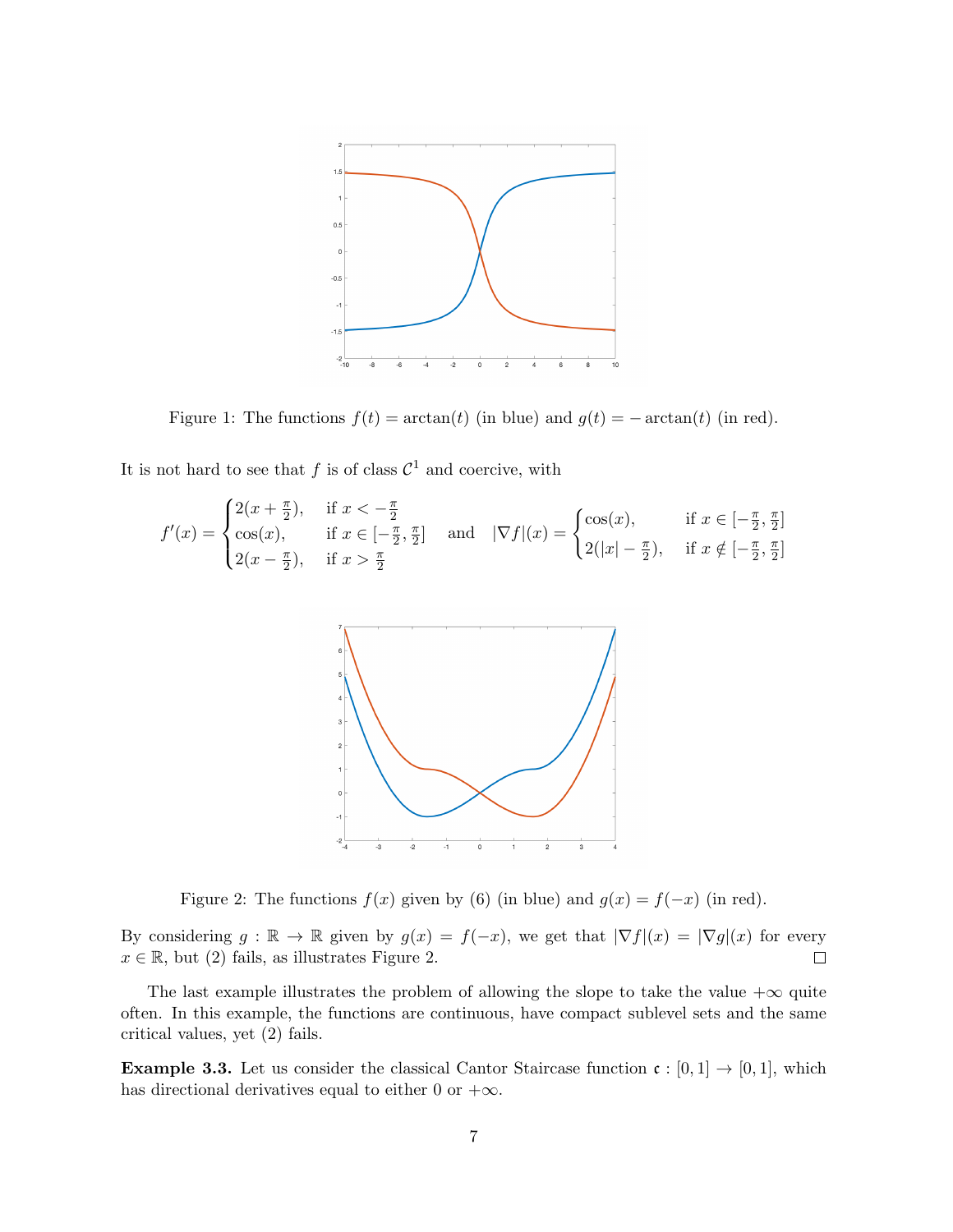

Figure 3: The functions  $f(t) = \mathfrak{c}(t) + t$  (in blue) and  $g(t) = 2\mathfrak{c}(t) + t$  (in red).

Define  $f, g : [0, 1] \to \mathbb{R}$  by

$$
f(t) = \mathfrak{c}(t) + t
$$
 and  $g(t) = 2\mathfrak{c}(t) + t$ .

Both functions are continuous and coercive and it is not hard to see that

$$
|\nabla f|(t) = |\nabla g|(t) \in \{1, +\infty\}, \quad \text{for all } t \in (0, 1]
$$

and

$$
|\nabla f|(0) = |\nabla g|(0) = 0.
$$

Therefore, Crit(f) = Crit(g) = {0} and  $f(0) = g(0) = 0$ . Nevertheless, the determination theorem (2) fails to hold, precisely because the slope is not finite everywhere.  $\Box$ 

Final conclusion. In this work, we established a determination result for functions in a general framework, based on three complementary hypotheses: Finite slope (at each point), continuity and coercivity for a suitable topology and knowledge of the critical values. Our main result shows that in this case the metric slope contains sufficient first-order information to determine the function. The first hypothesis seems to be necessary, since if the slope can take infinite values, one cannot control the variation of the functions over those points, as Example 3.3 illustrates. The third hypothesis acts as a boundary condition: since the slope does not provide information over the set of critical points, in order to verify (2), it is necessary to impose that the functions are equal (up to an additive constant) over this set, which is nonempty thanks to the second assumption. Nonewithstanding, it seems there is room for improvement (weakening) of this second assumption. A perspective of this work is to provide an alternative condition over spaces where compactness is not present, like general Banach spaces.

Last but not least, as pointed out by the referee, Theorem 2.4 and Corollary 2.5 can be reformulated as uniqueness results for the metric eikonal equation  $|\nabla u| = \psi$  under a Dirichlet boundary condition (data on the critical set  $S$ ). This relates to recent works on eikonal equation and Hamilton-Jacobi equations on metric spaces, see [7, 8, 10] and can possibly inspire new connections and ideas. In particular, the comparison principle and uniqueness result in the aforementioned works can be compared with the main result herein.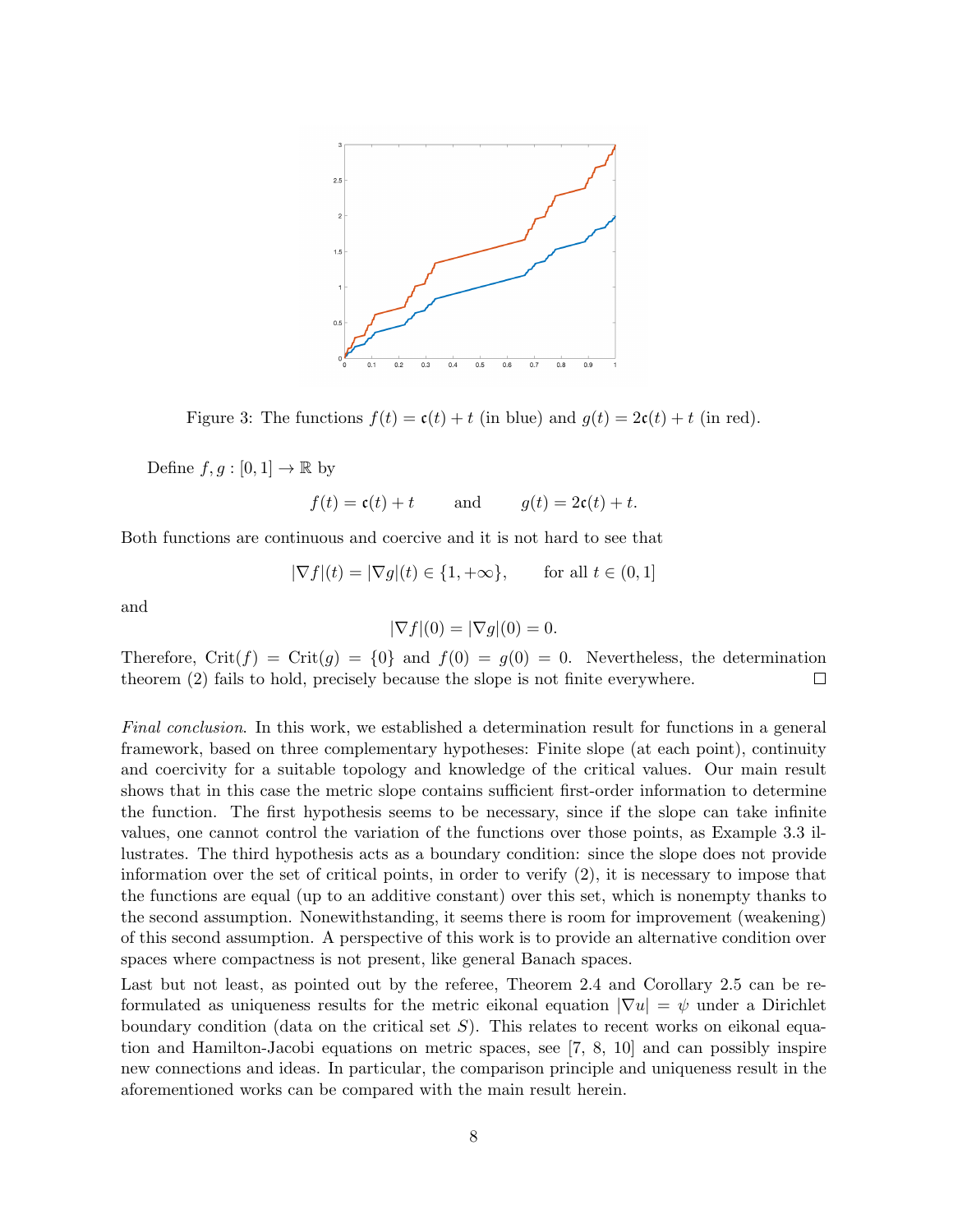## References

- [1] L. Ambrosio, N. Gigli, and G. Savaré. *Gradient flows in metric spaces and in the space of* probability measures. Lectures in Mathematics ETH Zürich. Birkhäuser, 2nd edition, 2008.
- [2] D. Az´e and J.-N. Corvellec. Characterizations of error bounds for lower semicontinuous functions on metric spaces. ESAIM Control Optim. Calc. Var., 10(3):409–425, 2004.
- [3] T. Z. Boulmezaoud, P. Cieutat, and A. Daniilidis. Gradient flows, second-order gradient systems and convexity. SIAM J. Optim., 28(3):2049–2066, 2018.
- [4] E. De Giorgi, A. Marino, and M. Tosques. Problems of evolution in metric spaces and maximal decreasing curve. Atti Accad. Naz. Lincei Rend. Cl. Sci. Fis. Mat. Nat. (8), 68(3):180–187, 1980.
- [5] D. Drusvyatskiy, A. D. Ioffe, and A. S. Lewis. Curves of descent. SIAM J. Control Optim., 53(1):114–138, 2015.
- [6] M. J. Fabian, R. Henrion, A. Y. Kruger, and J. V. Outrata. Error bounds: necessary and sufficient conditions. Set-Valued Var. Anal., 18(2):121–149, 2010.
- [7] W. Gangbo and A. Swiech. Metric viscosity solutions of Hamilton-Jacobi equations depending on local slopes. Calc. Var. Partial Differential Equations, 54(1):1183–1218, 2015.
- [8] Y. Giga, N. Hamamuki, and A. Nakayasu. Eikonal equations in metric spaces. Trans. Amer. Math. Soc., 367(1):49–66, 2015.
- [9] A. Ioffe. Variational analysis of regular mappings. Springer Monographs in Mathematics. Springer, Cham, 2017. Theory and applications.
- [10] Q. Liu, N. Shanmugalingam, and X. Zhou. Equivalence of solutions of eikonal equation in metric spaces. J. Differential Equations, 272:979–1014, 2021.
- [11] M. Muratori and G. Savaré. Gradient flows and evolution variational inequalities in metric spaces. I: Structural properties. J. Funct. Anal., 278(4):108347, 67, 2020.
- [12] P. Pérez-Aros, D. Salas, and E. Vilches. Determination of convex functions via subgradients of minimal norm. Math. Program., 190(1-2, Ser. A):561–583, 2021.
- [13] L Thibault and D Zagrodny. Determining functions by slopes, 2021. (Preprint personal comunication).